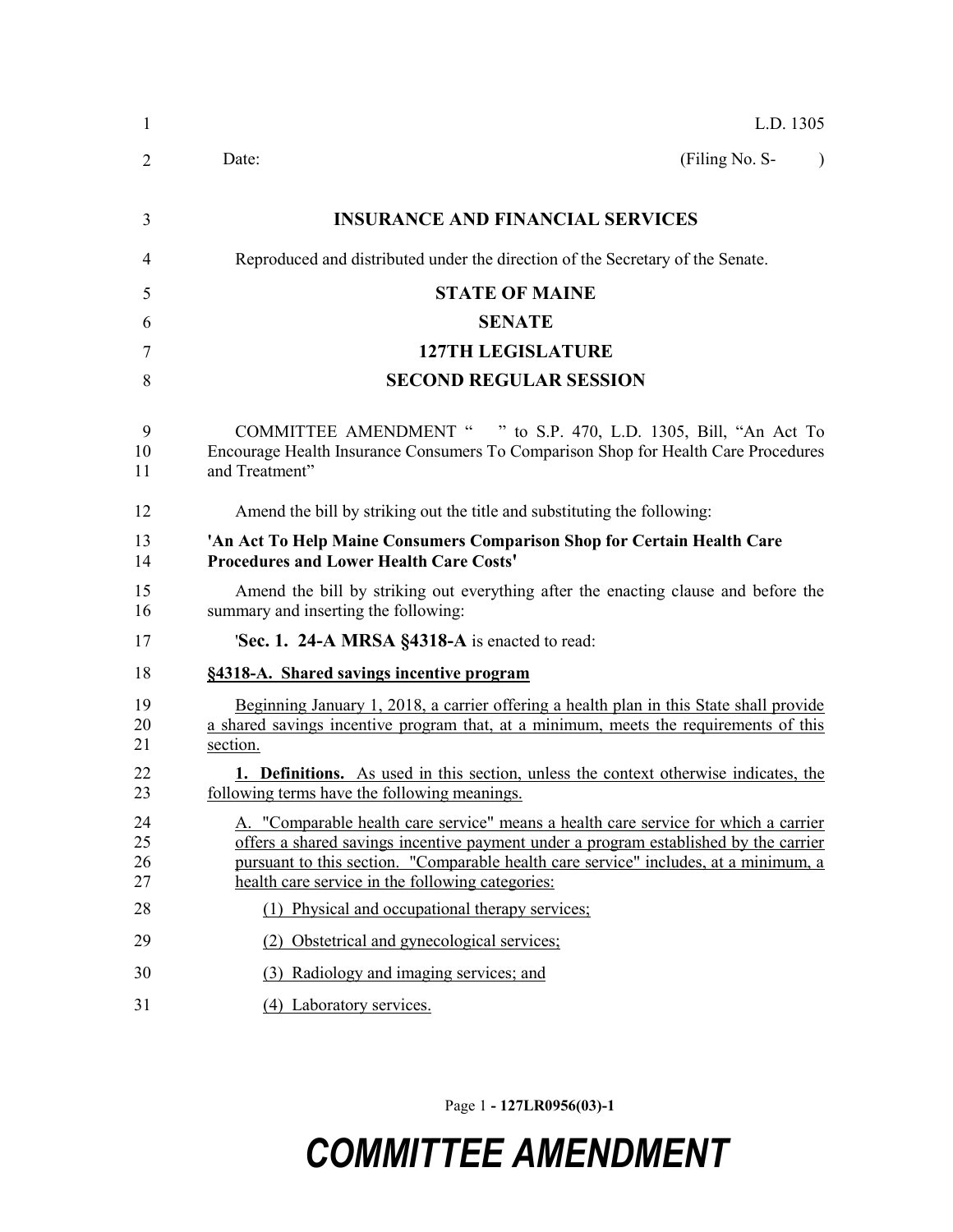B. "Program" means the shared savings incentive program established by a carrier pursuant to this section.

 **2. Filing with superintendent.** Prior to offering the program to any enrollee, a carrier shall file a description of the program established by the carrier pursuant to this section with the superintendent in the manner determined by the superintendent. The superintendent may review the filing made by the carrier to determine if the carrier's program complies with the requirements of this section. Upon request by a carrier before January 1, 2018, the superintendent may grant a waiver from the requirement in subsection 3 that the program be made available as a component of all health plans if the superintendent determines that a waiver is justified on the basis of criteria specified in rules adopted pursuant to subsection 8. Filings and waiver requests, and any supporting documentation, made pursuant to this subsection are confidential until the filing has been reviewed or the waiver request has been granted or denied by the superintendent in the same manner as are form filings under section 2412, subsection 8.

 **3. Availability of program; notice to enrollees.** Except for a health plan offered through the federally facilitated marketplace established pursuant to the federal Affordable Care Act, a carrier shall make the program available as a component of all 18 health plans offered by the carrier in this State unless a waiver has been granted by the superintendent in accordance with subsection 2. A carrier may make the program available as a component of any health plans offered by the carrier through the federally facilitated marketplace. Annually at enrollment or renewal, a carrier shall provide notice 22 about the availability of the program to any enrollee who is enrolled in a health plan<br>23 eligible for the program. eligible for the program.

 **4. Incentive program required.** A carrier shall develop and implement a program 25 that provides incentives for an enrollee in a health plan who elects to receive a 26 comparable health care service that is covered by the plan from a provider that charges less than the average price paid by that carrier for that comparable health care service.

 A. Incentives may be calculated as a percentage of the difference in price, as a flat dollar amount or by some other reasonable methodology approved by the superintendent. The carrier may provide the incentive as a cash payment to the enrollee or as a reduction in the enrollee's cost sharing or premium payment. For services that are paid for by the enrollee under the plan's deductible provision, the carrier may provide the incentive by crediting a higher amount than the provider's actual charge toward the enrollee's deductible.

 B. The shared savings incentive program must provide enrollees with at least 40% of the carrier's saved costs for each service or category of comparable health care service. Compliance with this requirement may be demonstrated in the aggregate of plans offered in this State based on a reasonably anticipated mix of claims. A carrier is not required to provide a payment or credit to an enrollee when the carrier's saved cost is \$50 or less.

 C. A carrier may determine the methodology for calculating the average price paid by the carrier for a comparable health care service and the process an enrollee must use to document whether the health care provider chosen by an enrollee charges less for the comparable health care service than the average price paid by that carrier.

Page 2 **- 127LR0956(03)-1**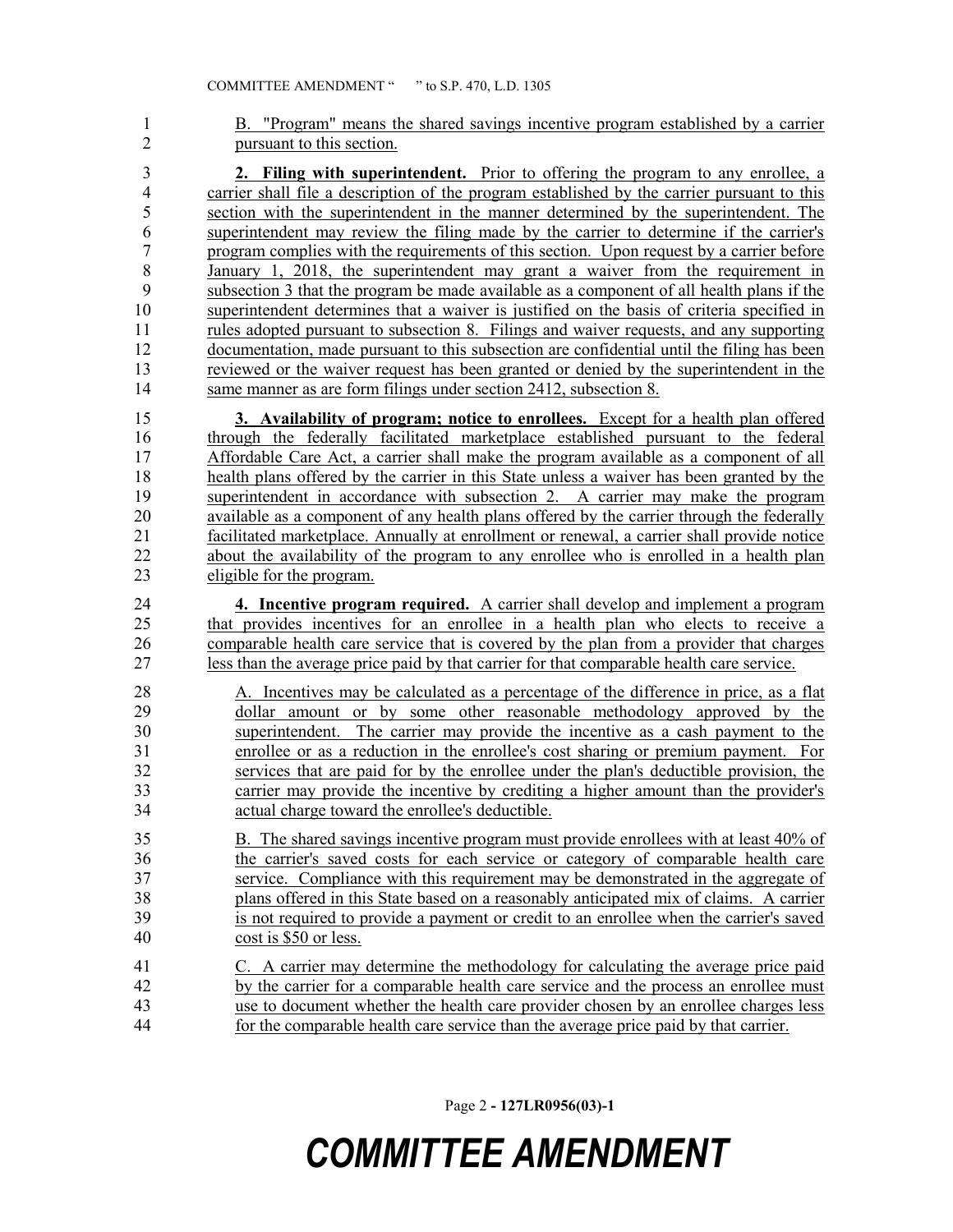**5. Out-of-network provider.** If an enrollee elects to receive a comparable health 2 care service from an out-of-network provider that results or would otherwise result in a shared savings incentive payment, the carrier shall apply the amount paid for the comparable health care service toward the enrollee's cost sharing as specified in the enrollee's health plan as if the health care services were provided by a network provider.

 **6. No administrative expense.** A shared savings incentive payment made by a carrier in accordance with this section is not an administrative expense of the carrier for rate development or rate filing purposes.

 **7. Report.** Beginning March 1, 2019 and annually on March 1st of each year thereafter, a carrier shall file with the superintendent for the most recent calendar year the 11 total number of shared savings incentive payments made pursuant to this section, the use of comparable health care services by category of service for which shared savings incentive payments are made, the total shared savings incentive payments made to enrollees, the average amount of shared savings incentive payments made by category of 15 service, the total savings achieved below the average prices by category of service and the total number and percentage of a carrier's enrollees that participated. Beginning April 17 1, 2019 and annually by April 1st of each year thereafter, the superintendent shall submit an aggregate report for all carriers containing the information required by this subsection to the joint standing committee of the Legislature having jurisdiction over health insurance matters.

 **8. Rules.** The superintendent may adopt rules as necessary to implement this section, including rules establishing criteria for a waiver under subsection 2. Rules adopted pursuant to this subsection are routine technical rules as defined in Title 5, chapter 375, subchapter 2-A.'

### **SUMMARY**

 This amendment is the minority report of the committee. The amendment replaces the bill and changes the title.

 The amendment requires all carriers offering health plans in the State, beginning January 1, 2018, to provide a shared savings incentive program as a component of all health plans, except health plans offered through the federally facilitated marketplace established pursuant to the federal Affordable Care Act, unless a waiver has been granted by the superintendent. The amendment establishes the shared savings incentive program for enrollees who elect to receive a comparable health care service that costs less than the average price paid for that service by a carrier. The amendment defines "comparable health care service" as a service for which a carrier offers a shared savings incentive payment and includes, at a minimum, a health care service in the following 4 categories: physical and occupational therapy services, obstetrical and gynecological services, radiology and imaging services and laboratory services. If an enrollee shops for services, the amendment requires a carrier to pay that enrollee a shared savings incentive payment of at least 40% of the difference between the average amount for that comparable health care service and the amount paid, except that a payment is not required if the saved cost is \$50 or less.

Page 3 **- 127LR0956(03)-1**